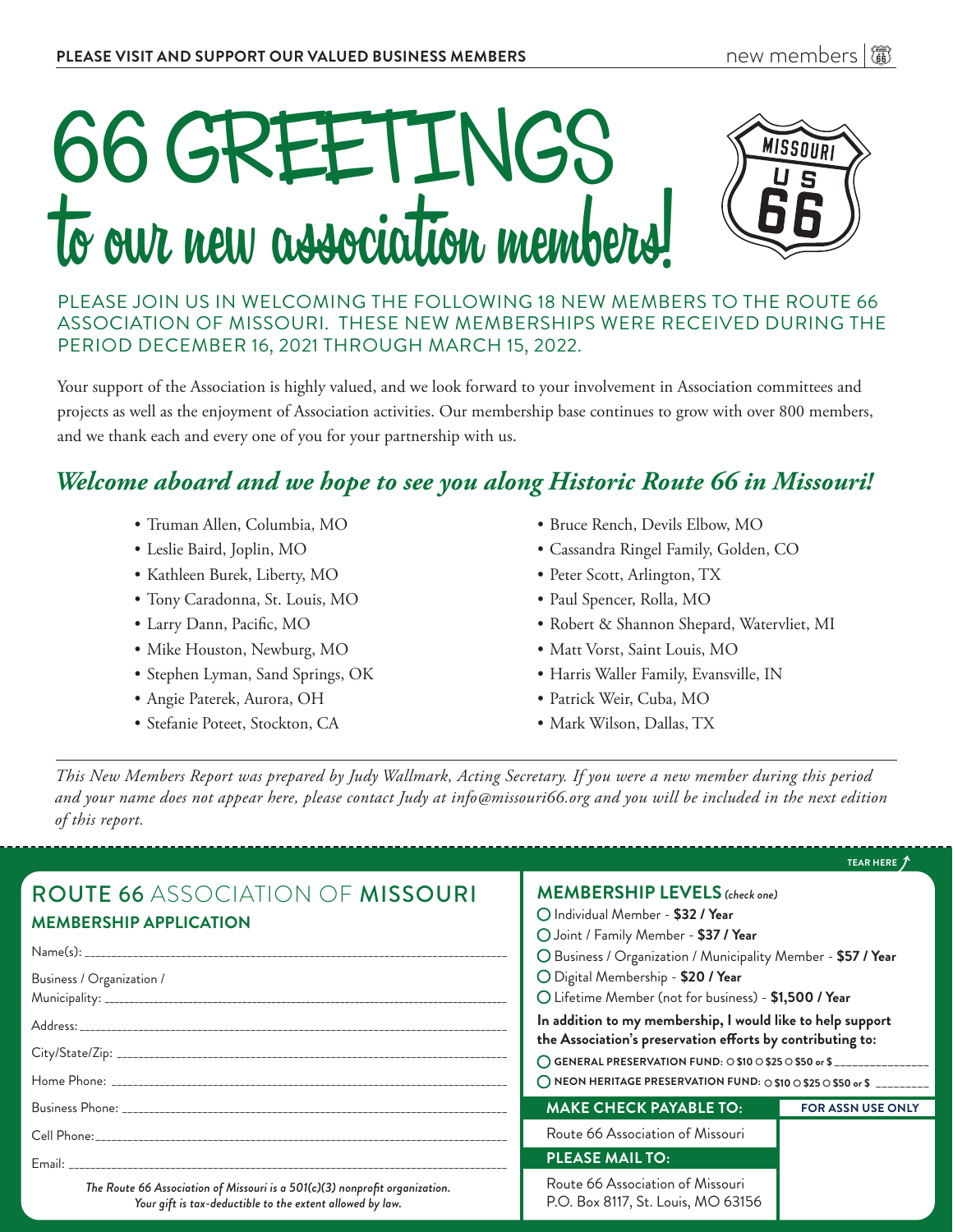*List maintained by Mark Norman, Director, Membership Services updated as of March 15, 2022*

## **MISSOURI**

**AUGUSTA, MO**

BOTANICAL TEA ROOM *Steeped in History: Augusta, MO."*

**AVILLA, MO**

AVILLA POST OFFICE BUILDING *Mail your Rt. 66 postcards here! (Former Bank of Avilla 1915-1944)*

LOTTIE'S SODA SHOPPE & GENERAL STORE *On Route 66 in Avilla - Call (417) 246-1111* 

#### **BOURBON, MO**

BREMER HARDWARE & LUMBER *Helping Build Bourbon - On Main Street Since 1915!*

BOURBON CYCLERY

BOURBON ECONOMIC DEVELOPMENT GROUP, INC

CITY OF BOURBON *See Our Historic "BOURBON" Water Tower from Route 66!*

COUNTRY COUSIN ANTIQUE MALL *Antiques & Collectables - (573) 732-4200*

MID-MISSOURI SUBS LLC *Bread Made From Scratch Daily - (573) 732-3263*

#### **BRANSON, MO**

TRACK BROCHURE DISTRIBUTION, LLC

#### **BRENTWOOD, MO**

CARL'S DRIVE IN *"16 Seats in Heaven"* CITY OF BRENTWOOD *City of Warmth - www.brentwoodmo.org*

#### **CAMDENTON, MO**

OLD KINDERHOOK RESORT *Play. Stay. Gather. Dine. Live. - www.oldkinderhook.com*

#### **CARTERVILLE, MO**

CITY OF CARTERVILLE *Since 1876 - www.cartervillemo.com*

SUPERTAM ON 66 *Superman Museum & Ice Cream Parlor - "Get your "licks" on Route 66!" Call (417) 392-7405*

#### **CARTHAGE, MO**

66 DRIVE-IN THEATRE *Open Fri/Sat/Sun April thru September - Call (417) 359-5959*

BIG RED BARN RV PARK *No Planes, Trains, or Freeway Noise Allowed! Call 1 (888) 244-2276*

CAMP MI CASA ON THE ROUTE RV PARK *Feels like home…maybe even better! Call (417) 358-7829 (STAY)*

CAPTURED CREATIONS *Call (417) 388-0476*

COACHLIGHT RV PARK *Full Hook-Ups, Pull Thrus, Wi-Fi, and Cable TV*

COACHLIGHT RV SALES & SERVICE *Newmar, Grand Design, Jayco and More! New & Used* 

"LEGACY BARN" EVENT CENTER *State of the art amenities for Corporate Meetings, Reunions, Etc.*

#### **CHESTERFIELD, MO**

THOMPSON PRICE KITCHENS / BATHS / HOME *Because you only have one chance to do it right - Call (314) 966-8234*

#### **COLUMBIA, MO**

STATE HISTORICAL SOCIETY OF MISSOURI *www.system.missouri.edu/shs*

#### **CONWAY, MO**

CONWAY WELCOME CENTER WEST BOUND *Enjoy the show on Route 66 - visitMO.com*

#### **CRESTWOOD, MO**

CRESTWOOD BOWL *"Still Rollin' After 50 Years on Route 66!" - Call (314) 966-4377*

WALNUT PARK AUTO BODY & RESTORATION *"Family Owned & Operated Since 1943" - Call (314) 965-2953*

#### **CUBA, MO**

CITY OF CUBA *Route 66 Mural City*

CRAWFORD COUNTY HISTORICAL SOCIETY *3 Stories of History - Wed., Thur. & Fri. 10 a.m.-2 p.m.*

EAST OFFICE BAR & GRILL *Known for our Fried Chicken & Portabello Mushrooms!*

FRISCO'S GRILL & PUB *The Place to Be! 121 South Smith Street - Call (573) 885-1522*

HAYES SHOE STORE *Old Fashioned Service – Today's Styles - Call (573) 885-7312*

HUDDLE HOUSE #541 *Any Meal, Anytime! Open 24/7 - Call (573) 885-0043*

MACE SUPERMARKET *"Come Shop With Us"*

MCGINNIS WOOD PRODUCTS, INC. *Specializing in Wine Barrels*

MISSOURI HICK BAR B Q *Enjoy Rustic Dining and Great Food!*

MIZELL FUNERAL HOME *"Honored To Serve Since 1905"*

PEOPLE'S BANK *Your One-Stop Financial Center*

ROUTE 66 RESTORATIONS *Classic Car Restoration - Call (573) 885-0032*

SHELLY'S ROUTE 66 CAFE *"Where Friends Gather & Strangers Are Welcome" Call (573) 885-6000*

VIVA CUBA MURAL PROJECT *Murals Beautifying Cuba – Since 1984 Visit: cubamomurals.com*

WAGON WHEEL MOTEL / CONNIE'S SHOPPE AT WAGON WHEEL *www.wagonwheel66cuba.com - Call (573) 885-3411*

WALLIS COMPANIES *Make It Convenient!*

WALLACE HOUSE *Catering & Banquet Facilities Available* WEIR ON 66 *"Food, drinks, music & good times!"*

#### **DIXON, MO**

BOILING SPRING CAMPGROUND/ CANOE RENTAL *Route 66 Family Fun - Visit: www.bscfloattrips.com Call (573) 759-7294*

#### **DOOLITTLE, MO**

PINEY RIVER ANTIQUE MALL *Visit: www.PineyRiverAntiqueMall.com or Call (573) 762-3001*

#### **EAGLEVILLE, MO**

EAGLEVILLE WELCOME CENTER *Enjoy the show - Learn more at: visitMO.com*

#### **ELLISVILLE, MO**

SCHAEFER AUTOBODY CENTERS *Auto Collision Repair, Refinishing and Detailing*

#### **EUREKA, MO**

CHEROKEE CHIEF TRADING POST *Antiques, Collectibles, & Mannequins*

ROUTE 66 STATE PARK & VISITOR CENTER *On Historic Highway - Route 66 Museum / Gift Shop*

#### **FENTON, MO**

MOTOEXOTICA CLASSIC CARS LLC *Classic & Exotic Car Dealer - 200+ Classic Cars in Stock - Call (636) 600-4600*

#### **FLORISSANT, MO**

DEDICATED CAR CLUB

#### **GAY PARITA, MO**

GARY'S GAY PARITA *Travelin' Main Street USA - The Dream of My Life - An Adventure Through Time & History*

#### **HALLTOWN, MO**

LAURA JEAN DERRICK, ARCHITECT *Preservation / Renovation / Consultation - Call (417) 863-1530*

#### **HANNIBAL, MO**

HANNIBAL WELCOME CENTER *Enjoy the show - Learn more at: visitMO.com*

#### **HAYTI, MO**

HAYTI WELCOME CENTER *Enjoy the show - Learn more at: visitMO.com*

#### **HAZELGREEN, MO**

GASCOZARK TRADING POST & FLEA MARKET *Open Saturdays - Call (573) 433-0284*

#### **JEFFERSON CITY, MO**

MISSOURI DIVISION OF TOURISM *Enjoy the show - Learn more at visitMO.com* SAGE INFORMATION SERVICES *Call* (*573) 632-2300*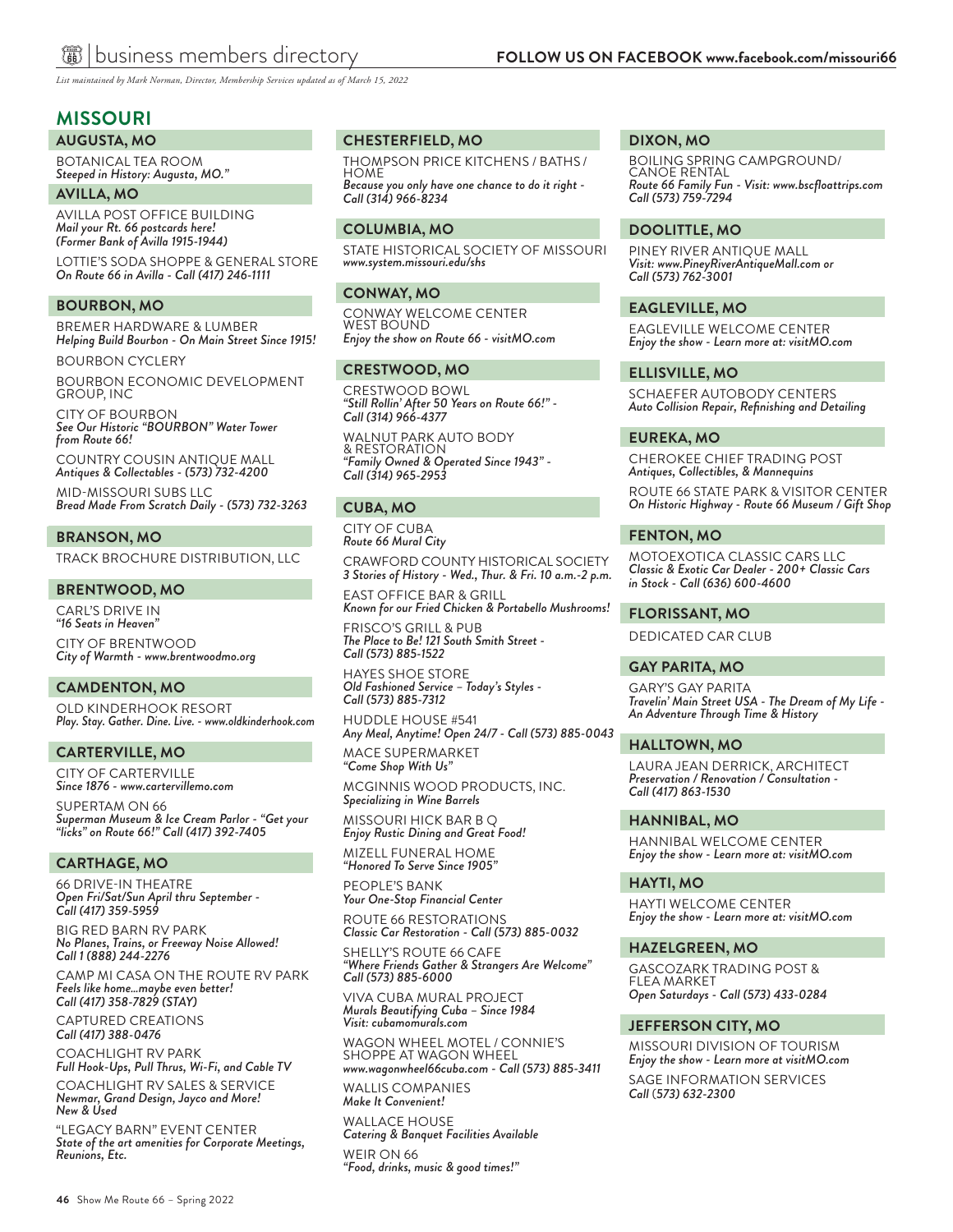#### **JEROME, MO**

TRAIL OF TEARS MEMORIAL & SPIRITUAL GARDENS *On Route 66 just east of I-44 Exit 172 - Open Sat-Sun 10-5; Closed Jan-Feb*

#### **JOPLIN, MO**

FRED & RED'S *"Famous Since 1923" 1719 Main Street-Call (417) 781-5341*

GRANNY SHAFFER'S FAMILY RESTAURANT *"Tastes Homemade Cause It Is!"* 

JOPLIN PETRO TRUCK STOP *The Perfect Spot to Refuel, Refresh and Relax*

JOPLIN TRANSMISSION & AUTO CENTER *"Get Your Auto Fixed on Route 66" - Call (417) 626-7300*

JOPLIN WELCOME CENTER *Enjoy the show on Route 66 - visitMO.com*

HISTORIC MURPHYSBURG PRESERVATION INC. *A Place of Prestigious & Elegant Addresses*

RESIDENCE INN BY MARRIOTT JOPLIN *All Suites with all the Comforts Visit: www.marriott.com/jlnri or Call (417) 782-0908*

SIGN DESIGNS *Your Custom Sign Shop on Route 66* - *Call (417) 624-8688*

STOGEY'S CONEY ISLAND *Established 1983 - 2 Blocks West of Rangeline on Route 66!*

THE ENCHANTED COTTAGE "*The Enchanted Cottage Airbnb – a great place to stay!" Call (417) 437-1249.* 

TOWNEPLACE SUITES BY MARRIOTT JOPLIN *Comfortable Suites at a Great Value! Visit: www.marriott.com/jlnts or Call (417) 659-8111* TRANSPORT DISTRIBUTION CO. (TDC) *Truckin' on 66 - Visit: www.gotdc.com*

WILDER'S STEAKHOUSE *"Famous for Good Things to Eat & Drink Since 1928" Call (417) 623-7320*

#### **KANSAS CITY, MO**

KANSAS CITY WELCOME CENTER *Enjoy the show - Learn more at: visitMO.com*

#### **KIRKWOOD, MO**

CAROL ANN MILLER FASHIONS OF THE PAST.COM *Photography – Displays, Historical Presentations - Call (314) 821-0184* 

DOC'S HARLEY-DAVIDSON *Since 1955 - Visit: www.docsharleydavidson.com*

KIRKWOOD HISTORICAL SOCIETY *Tours, Rental, Research - Call (314) 965-5151*

#### **LEASBURG, MO**

BELMONT VINEYARDS & BISTRO *A Destination Winery on Route 66 – Call (573) 885-7156*

ONONDAGA CAVE STATE PARK *Visit: www.mostateparks.com - www.onondagafriends.org*

SKIPPY'S ROUTE 66 INN *"Good Food for Good People"*

#### **LEBANON, MO**

BACK RHOADS DINER *Call (417) 718-6781 or (417) 532-2838*

CHARLIE'S FARMS & GARDENS *…where goodness grows for taste. May thru October.*

CITY OF LEBANON *Friendly People. Friendly Place. - www.lebanonmo.org*

DOWD'S CATFISH & BARBEQUE *Serving "Award Winning Catfish and BBQ" on Route 66 - Call (417) 532-1777*

HEARTLAND ANTIQUE MALL *"Antiques, Collectibles & More - 40,000 sq. ft. of Booths Galore!" - Call (417) 532-9350*

LEBANON AREA CHAMBER OF COMMERCE

LINDSAY CHEVROLET / LINDSAY FORD *"Where The Trucks Are" on Route 66! - Call (417) 532-3114*

MUNGER MOSS MOTEL *Your Home Away From Home - Visit: www.mungermoss.com*

OWEN SANDBLASTING LLC *"Anything – Anywhere (417) 588-1338"*

ROUTE 66 MUSEUM & RESEARCH CENTER *Let Us Display Your Route 66 Collection!*

SHEPHERD HILLS FACTORY OUTLETS *On Rt. 66 Since 1960 - Visit: www.shephills.com*

STARLITE LANES *Where The Fun Begins! Bowl on Historic Route 66!* T'S REDNECK STEAKHOUSE

*"Your Place for Steaks, BBQ, and Brick Oven Pizza" - Call (417) 532-3519*

THE VINTAGE COWGIRL AT WRINK'S MARKET *"Round up some Antiques, Snacks & Fun - Yee-Haw!" Open Wed-Sun 10-5.*

WILLARD QUARRIES, INC. *"You Call We Haul" - Call (417) 532-2728*

#### **MANCHESTER, MO**

CLASSIC THUNDERBIRD CLUB OF ST. LOUIS *Dedicated to the Classic Thunderbird 1955-1957*

**MANSFIELD, MO** LAURA INGALLS WILDER HOME

#### **MAPLEWOOD, MO**

PARAMOUNT JEWELERS *"See our Landmark Neon Sign Since 1946"*

#### **MARLBOROUGH, MO**

WAYSIDE MOTEL *Clean & Comfortable Small Motel on Route 66*

#### **MARSHFIELD, MO**

BLACKBERRY CREEK RETREAT / BED & BREAKFAST *"Nature's Beauty with Country Charm"*

GRILLO'S CAFÉ *Breakfast Served All Day - Call (417) 859-7929*

HIDDEN WATERS NATURE PARK *10 Beautiful Acres with 1853 Callaway Cabin, Walking Trails, Water Features & Gardens*

#### MARSHFIELD AREA CHAMBER OF COMMERCE & TOURIST INFO CTR *Visit: www.marshfieldmochamberofcommerce.com or Call (417) 859-3925*

MISSOURI CHERRY BLOSSOM FESTIVAL *The ONLY Cherry Blossom Festival on Route 66 – Visit: www.cherryblossomfest.com*

WEBSTER COUNTY HISTORICAL SOCIETY & MUSEUM *Mon.-Sat. 1-4 p.m. April thru December - On Facebook or Call (417) 468-7407*

#### **NIANGUA, MO**

AIRBNB "GET YOUR KICKS ON ROUTE 66" *Visit: www.airbnb.com/h/kicksroute66*

#### **OZARK, MO**

ROUTE 66 RESCUE (DOG) *Call (417) 581-6666* 

#### **PACIFIC, MO**

CITY OF PACIFIC *Est. 1859 - Visit: www.pacificmissouri.com*

MARY MARTIN LITTLE FLOWER SHAMPOO, CONDITIONER, SOAPS & MORE *A 100% Natural Products Specialty Shop*

OPERA HOUSE OF PACIFIC *World's Fair since 1908 - Call (636) 485-4078*

PACIFIC AREA CHAMBER OF COMMERCE *Visit: www.pacificchamber.com*

RON SANSONE CONSTRUCTION, INC. *Historical Restoration in Brick, Concrete & Stone - Call (636) 271-4844* 

WEST CONTRACTING CO. *Since 1956 - Call (314) 581-7147*

#### **ROCK HILL, MO**

CITY OF ROCK HILL *Visit: www.rockhillmo.com* TRAINWRECK SALOON

#### **ROCK PORT, MO**

ROCK PORT WELCOME CENTER *Enjoy the show - Learn more at: visitMO.com*

#### **ROLLA, MO**

ALEX'S PIZZA PALACE *Best Pizza for over 50 Years! Call (573) 364-2669*

CITY OF ROLLA *"The Middle of Everywhere" - Visit: www.rollacity.org* GRELLNER SALES & SERVICE, INC *Call (573) 426-5600*

MUFFLER MART *Located at 100 East 6th Street - Call (573) 364-5434*

ROLLA AREA CHAMBER OF COMMERCE & VISITOR CENTER

*"Engineered for the Road" - Visit: www.visitrolla.com* ROUTE 66 MOTORS

*Classic Cars and Used Cars - Call (573) 265-5200*

PHELPS COUNTY ROUTE 66 MUSEUM *Located at exit 189 in Rolla, in the Mule Trading Post building. Call (573) 202-7091 for hours.*

SIGN DIMENSIONS LLC *Let us help YOU get noticed! - Call (573) 368-3600 or Visit: www.signdimensions.net*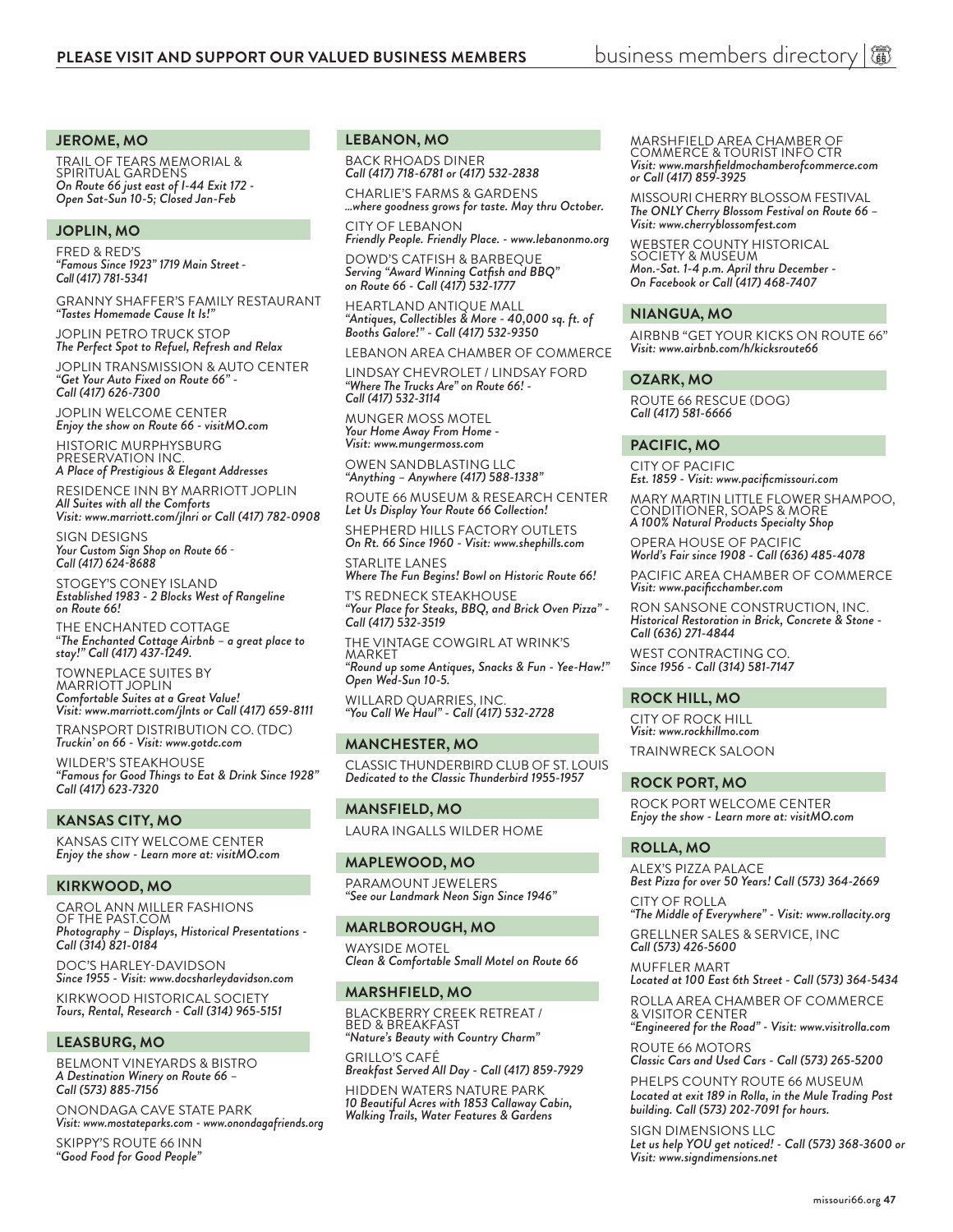TOTEM POLE TRADING POST, INC. *Antiques, Souvenirs, C-Store "Since 1933"*

#### **ST. CHARLES, MO**

NEON TIME *Custom Neon & Vintage Sign Restoration - Call (636) 940-7070*

#### **ST. CLAIR, MO**

CITY OF ST. CLAIR *Established 1843 - "We're Open For Business!"*

HENDERSON'S ANTIQUES *Architectural Artifacts for Home and Garden - Call (314) 795-2612*

LEWIS CAFE *Home Cooked Meals - Thanks for 78 Years!*

OLD BUS STOP COFFEE SHOP AND ART GALLERY *Your Gathering Place to Stop and Relax on Route 66!*

ROUTE 66 CAR CLUB *Father's Day Car Show - Call (314) 975-4700*

ST. CLAIR HISTORICAL MUSEUM *"Local History Along Route 66" - Open most Saturdays. Call (636) 667-4162*

VFW POST 2482 *On Route 66 in the former art deco inspired Skylark Motel!*

#### **ST. JAMES, MO**

JOHNNIE'S ON ROUTE 66 *Watch for Stag Neon Sign - Coldest Beer on Route 66 Since 1952!*

MERAMEC VINEYARDS WINERY *Phelps County Best of the Best Winner – Best Wedding Venue 2019 & 2020" - Visit: www.meramecvineyards.com/our-story or Call (573) 265-7847*

#### PHEASANT ACRES RV

PUBLIC HOUSE BREWING COMPANY *"A Friend, a Pint, a Session" - Call (573) 261-3333*

SPURGEON'S "66" SERVICE *"66" Station on Route 66 - Since 1961*

ST. JAMES WINERY *Locally Made. Nationally Awarded. Since 1970. Call (573) 265-7912*

#### **ST. LOUIS, MO**

A-1 SIGN COMPANY *Signs of All Kinds - Call 1 (800) 526-2218 Visit: www.a1signco.com*

AAA AUTO CLUB OF MISSOURI *We're Always With You*

BLUEBERRY HILL RESTAURANT & POP CULTURE MUSEUM *Open 7 Days 11 a.m. - Wowee!!! Visit: www.BlueberryHill.com*

CHUCK-A-BURGER DRIVE-IN RESTAURANT *Cruisin' Capitol of the Midwest since 1957*

CRESTWOOD-SUNSET HILLS CHAMBER OF COMMERCE

DEDICATED CAR CLUB *Visit us at: www.dedicatedcarclub.com*

DENT DEVIL of St. Louis *Paintless Dent Removal www.dentdevil.com Call (636) 230-7900*

DIRECTIONS SAINT LOUIS, LLC *St. Louis' Premier Tour Company offering Day Trips and Tours from St. Louis!*

DONUT DRIVE-IN *Best Hand-cut Donuts in St. Louis on Route 66!* DOWNTOWN KIRKWOOD SBD

HOWLIN' WOLF HOT RODS *"Old School Hot Rods Done Right"*

J. BENTZINGER AND ASSOCIATES, INC. *Manufacturers Representatives - "Surrounding our Customers with Service" - Call (314) 549-5510*

MISSOURI HISTORY MUSEUM *Visit: www.mohistory.org*

NATIONAL MUSEUM OF TRANSPORTATION *Visit our Coral Court Motel exhibit by the day or by the hour!*

PEACOCK LOOP DINER *Open 8:00 AM 'til Late Night! Animated Neon Sign! Visit: www.PeacockLoopDiner.com*

ROUTE 66 CORVETTE CLUB

ROUTE 66 ORIGINALS *Visit: www.route66originals.com*

ST. LOUIS WELCOME CENTER *Enjoy the show on Route 66 - VisitMO.com*

STARLIGHT LAB TED DREWES

*"It Really is Good, Guys… and Gals!"*

T.F.A. THE FUTURE ANTIQUES *The Leading Mid Century Dealer in the St. Louis Area*

#### **ST. ROBERT, MO**

CITY OF ST. ROBERT *"Come Grow With Us" - Visit: www.saintrobert.com* COMFORT INN

*Unique Rustic Lodge - Call (573) 336-3553*

FAIRFIELD INN BY MARRIOTT *Making Business Comfortable! - Call (573) 336-8600* HAMPTON INN

*Hot 'On The House' Breakfast - Call (573) 336-3355*

PULASKI COUNTY TOURISM BUREAU & VISITORS CENTER

*"33 Miles of Original Route 66" - Visit: www.pulaskicountyusa.com* URANUS INC.

#### **SPENCER, MO**

SPENCER GARAGE *See Spencer Restored on Historic Route 66*

#### **SPRINGFIELD, MO**

AARON SACHS & ASSOCIATES *Committed to Community Service - Call (417) 777-7777*

BEST WESTERN ROUTE 66 RAIL HAVEN *Guests Get A True Route 66 Experience Since 1938*

CHEROKEE FIREARMS INDOOR SHOOTING RANGE *Full Gun Shop with Gun Rentals - Call (417) 868-8083*

DANNY'S SERVICE CENTER *Look for our original Neon Sign at West Bypass & W. Division!*

DR. MICHAEL J. CLARKE HISTORY MUSEUM OF OZARKS SCOUTING *Archiving SW Missouri Boy Scouting Heritage Call (417) 883-1636*

ESLICK ENTERPRISES *Photos, T-Shirts, Route 66 Gifts - David J. Eslick, Photographer - Call (417) 889-9332*

GREAT RIVER ENGINEERING OF SPRINGFIELD, INC. *www.greatrivereng.com*

HISTORY MUSEUM ON THE SQUARE *"Where History Comes Alive on Route 66"*

HOTEL VANDIVORT *Upscale Boutique Hotel in Downtown Springfield - Call (417) 832-1515*

KIRK WHEELER AUTOMOTIVE, INC. *"Your Work Truck Dealer" - Visit: www.wheelerauto. com or Call (417) 886-2886*

KUM & GO LLC CORPORATE, at West Des Moines, Iowa #0556 *On Historic Route 66 at 1550 N. Glenstone - Call (417) 866-6342 - "Where & means more. Join &Rewards at kumandgo.com"*

KUM & GO LLC CORPORATE, at West Des Moines, Iowa #0560 *On Bypass Route 66 at 215 S. Kansas Expressway - Call (417) 866-3049 - "Where & means more. Join &Rewards at kumandgo.com"*

KUM & GO LLC CORPORATE, at West Des Moines, Iowa #0561 *On Historic Route 66 at 3445 E. Kearney - Call (417) 865-1069 - "Where & means more. Join &Rewards at kumandgo.com"*

KUM & GO LLC CORPORATE, at West Des Moines, Iowa #0562 *On Bypass Route 66 at 3449 W. Kearney - Call (417) 865-6903 - "Where & means more. Join &Rewards at kumandgo.com"*

KUM & GO LLC CORPORATE, at West Des Moines, Iowa #1463 *On Historic Route 66 at 3434 W. Chestnut Expressway - Call (417) 873-9064 - "Where & means more. Join &Rewards at kumandgo.com"*

KUM & GO LLC CORPORATE, at West Des Moines, Iowa #1470 *Coming Soon! On Historic Route 66 at Intersection of Glenstone and Kearney - "Where & means more. Join &Rewards at kumandgo.com"*

LOVELAND'S A-OK TRANSMISSION COM- PANY

*See Us for Your Auto Needs! - Call (417) 865-8248*

MEXICAN VILLA EL TACO *On Route 66 at 316 W. Kearney - See our Vintage Neon Sign!*

MISSOURI NEON COMPANY *Since 1934 – Custom Signs, Billboards, Digital Displays - Call 1 (800) 788-1778*

MITCHEM TIRE & WHEEL *Selling Quality Tires on Route 66 Since 1939*

MOTHER ROAD ANTIQUES & UNIQUES *Visit the "BIGGEST" Little Antique Shop on Route 66! 10 a.m. - 4 p.m. April 1 thru October 1; Winter by chance/appt. Call (417) 861-9917*

MOTHER ROAD MOTORCYCLES *Late Model, Low Mileage Motorcycles - Visit: www.WeBuyHarleys.com*

NEON NIGHTS INC. *Quality Wholesale Neon on Route 66 – Call (417) 863-6366*

OLSSON *Adding purpose to every project we engineer and design – Visit: www.olsson.com*

OZARKS PUBLIC TELEVISION *KOZK-Springfield / KOZJ-Joplin Visit us at: www.optv.org*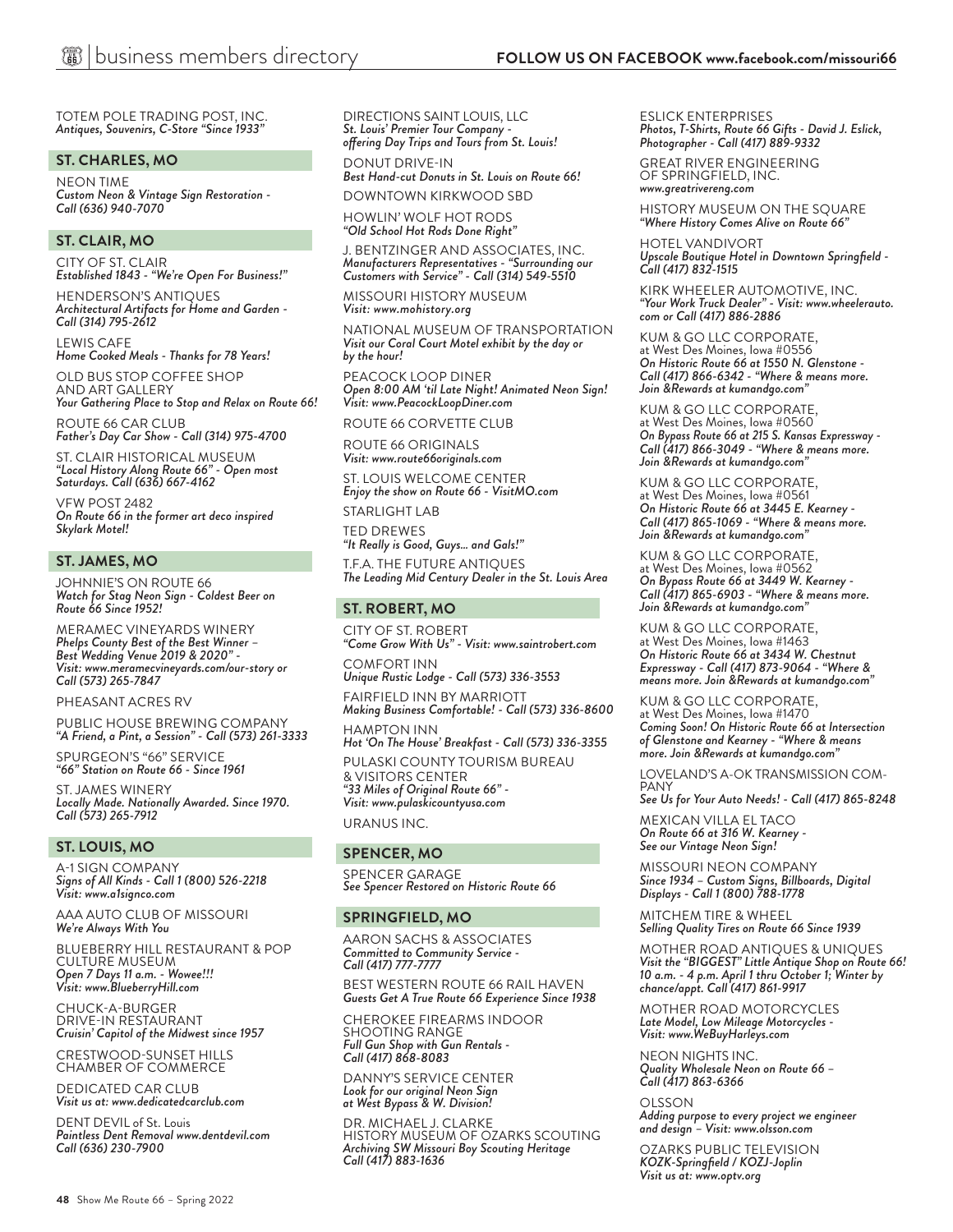OZARKS TECHNICAL COMMUNITY COLLEGE *Transportation Technology Department*

RED'S GIANT HAMBURG

REST HAVEN COURT

REX SMITH OIL COMPANY *Family Owned & Operated on Bypass Route 66 Since 1933*

RJ'S ROUTE 66 *Route 66 Collectibles Made in the USA by Photographer Judy Walker - www.rjsroute66.com*

ROCKWOOD MOTOR COURT *"Serving Route 66 Travelers Since 1929"* 

ROUTE 66 CAR MUSEUM *Classic & Sports Cars - 1634 W. College St - Open Seven Days per Week*

SPRINGFIELD AREA CHAMBER OF COMMERCE *Everywhere Should Be Like This - Call (417) 862-5567*

SPRINGFIELD-GREENE COUNTY LIBRARY CENTER *Drive Here to Research Route 66 and More!*

SPRINGFIELD-GREENE COUNTY LIBRARY LOCAL HISTORY DEPARTMENT *Genealogy, Family Heritage,and Civil War Research Center!*

SPRINGFIELD-GREENE COUNTY LIBRARY STATION *Cruise into the Library Station to view Car and Train Memorabilia!*

STEAK 'N SHAKE *Famous For Steakburgers & Route 66!*

SW MISSOURI PLUMBING *"We are the plumber that Springfield, MO trusts"* 

THE UPS STORE #2459

#### **STANTON, MO**

MERAMEC CAVERNS *Open Everyday! Oldest Stop on Route 66*

#### **STRAFFORD, MO**

BUSHMASTERS ROCKIN RACE PLACE & HOT ROD MUSEUM *Located at MM #94 on I-44 - The Place to Drink, Eat BBQ, Sniff Nitro. Live Nitro/Jet Dragster Start-Ups on Saturdays*

CHESTNUT PLAZA *At Corner of I-44 and State Highway 125*

CITY OF STRAFFORD *The Best Small Town on Main Street USA - Route 66*

JOE'S ROUTE 66 DINER *Fresh-to-Order, Hand-Breaded Pork Tenderloin, Onion Rings, and Hand-Cut Fries!*

PAPAW'S KOOKIES & KREAM ICE CREAM PARLOR

STRAFFORD BRANCH LIBRARY *Cruise down Route 66 to the Strafford Branch Library!*

#### **SULLIVAN, MO**

DKI HOMECOOKIN' & STEAKHOUSE *Serving Route 66 Travelers Since 1961! - Call (573) 468-6114*

HARRY'S TIRE, LLC *New Tires, Custom Wheels, & Tire Repair - Call (573) 468-4128*

SCHMIDT AUTO CENTER *"Late Model Pre-Owned Vehicles Since 1954" - Call (573) 468-2233*

SULLIVAN AREA CHAMBER OF COMMERCE *"Spend The Night or a Lifetime" - Visit: www.sullivanmochamber.com*

#### **SUNRISE BEACH, MO**

BILL MANION ART & DESIGN *Award Winning Art & Custom Design*

#### **SUNSET HILLS, MO**

CITY OF SUNSET HILLS *Visit: www.sunset-hills.com*

#### **UNION, MO**

ROUTE 66 GREAT AMERICAN FLEA MARKET *Open Saturdays & Sundays - On Route 66 at Junction I-44 & US 50*

#### **WALNUT GROVE, MO**

7C'S WINERY *Fine Wine & Mead in a Country Setting*

#### **WASHINGTON, MO**

IRON SPIKE MODEL TRAIN MUSEUM *Located at Hwy 100 & High Street - Visit: www.IronSpike.org or Call (636) 667-3380*

#### **WAYNESVILLE, MO**

ALLSAFE SELF STORAGE *Home-Business-Auto Climate Controlled Units - Call (573) 774-3800* 

CAVE STATE CRUISERS CAR CLUB *Car Show the Weekend After Father's Day Call (573) 435-9297*

CITY OF WAYNESVILLE *"On the Banks of the Roaring Roubidoux" on Historic Route 66!*

DOWNTOWN SERVICE STATION

GET YOUR PICS ON ROUTE 66 WITH PICS BY JAX LLC

*Historical Tours & Professional Photography*

ECLECTIC ORIGINALS *"An Ozark Gift Boutique"*

HOPPERS PUB *"66 Brews on Route 66" - Visit: www.hopperspub.com or Call (573) 774-0135*

LONE OAK PRINTING CO. *"Where First Impressions Count" - Call (573) 774-3001*

PINEY RIVER TAPROOM *"Your connection for craft beer and delicious pizza on Route 66 in the Ozarks" - Call (573) 433-2739 www.facebook.com/pineyrivertaproom*

PULASKI COUNTY HISTORICAL MUSEUM & SOCIETY

*Open Saturdays Only 10 a.m.- 4 p.m., April thru Sept.*

SECURITY BANK OF PULASKI COUNTY *Established 1936 - On the Historic Pulaski County Courthouse Square*

THE OLD STAGECOACH STOP *Open Saturdays 10 a.m. to 4 p.m., April thru Sept.*

WAYNESVILLE-ST. ROBERT CHAMBER OF COMMERCE *Visit: www.waynesville-strobertchamber.com*

#### **WEBB CITY, MO**

WEBB CITY AREA CHAMBER OF COMMERCE & ROUTE 66 VISITORS CENTER *On the Route at Broadway & Webb - Call (417) 673-1154*

WEBB CITY FLORIST *See Our Historic Sign on Original Route 66 at 1001 S. Jefferson! - Call (417) 673-3780* WEBB CITY HISTORICAL SOCIETY

#### **WILDWOOD, MO**

CITY OF WILDWOOD, MISSOURI *Planning Tomorrow Today - www.cityofwildwood.com*

HISTORIC "BIG CHIEF" ROADHOUSE *Established 1929 - Visit: www.bigchiefroadhouse.com or Call (636) 458-3200*

STATE FARM INSURANCE *Mikel Garrett, Agent - Visit: www.mikelgarrett.com or Call (636) 458-5055*

STOVALL'S GROVE *Dance Hall, Tavern, and Live Music Since 1935*

### **ILLINOIS**

**ALTON, IL**

KTS PREDATOR HUNTERS, LLC. *Helping Stop Sexual Assault in Small Town America*

#### **ATLANTA, IL**

THE PALMS GRILL CAFE

#### **BELLEVILLE, IL**

MOTOR CAR MEMORIES, INC. *Auto & Gas Collectible Metal Signs - Visit: www.motorcarmemories.com*

#### **BLOOMINGTON-NORMAL, IL**

ROUTE 66 ULTIMATE GUIDE *"The Ultimate App for Every Route 66 Traveler!" - Visit: www.TheOneGuyTourGuide.com*

#### **EDWARDSVILLE, IL**

CITY OF EDWARDSVILLE *Third Oldest City in Illinois - Visit: www.cityofedwardsville.com*

#### **GIRARD, IL**

DOC'S SODA FOUNTAIN *Historic Drug Store since 1884 featuring old fashioned fountain & Pharmacy Museum!*

#### **GRANITE CITY, IL**

O'BRIEN TIRE & AUTO CARE *Since 1929 - Longest-running Auto Repair on Route 66!* 

#### **HAMEL, IL**

WEEZY'S ROUTE 66 BAR & GRILL *Known for Karen's Famous Fried Chicken! Call (618) 633-2228*

#### **LITCHFIELD, IL**

CITY OF LITCHFIELD - TOURISM OFFICE "*Where Land and Water Come Into Play" Call 1 (888) 733-5833 - Visit: www.VisitLitchfield.com*

LITCHFIELD HISTORY MUSEUM & ROUTE 66 WELCOME CENTER

*Located at 334 Historic Old Route 66 - Open 7 Days a Week*